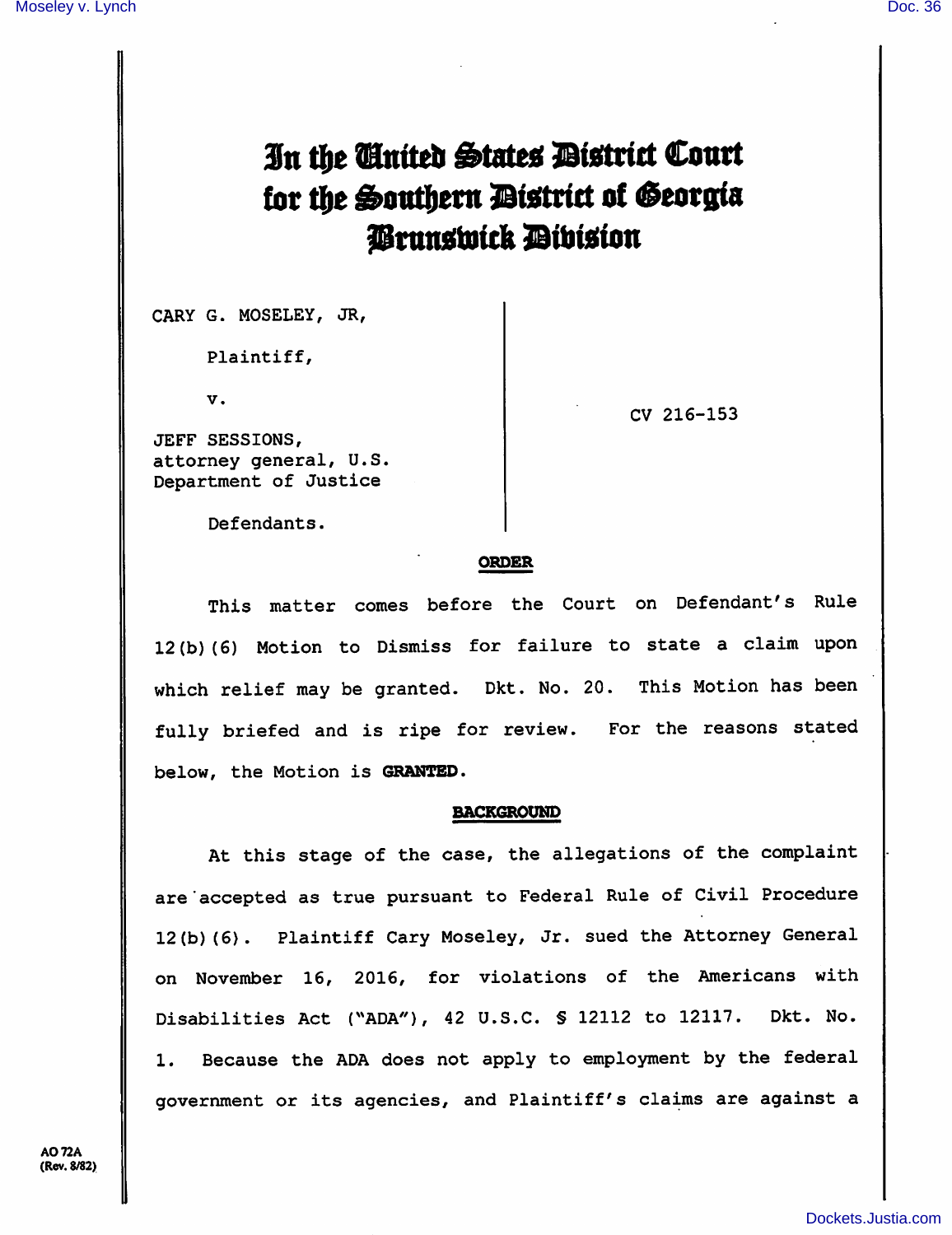federal employer-the Bureau of Prisons, and consequently, the Department of Justice-his claims are governed by the Rehabilitation Act, 29 U.S.C. § 701, et seq. See Spence v. Straw, 54 F.3d 196, 202 (3d Cir. 1995) ("[T]he Rehabilitation Act provides the exclusive means by which a litigant may raise claims of discrimination on the basis of handicap by federal agencies."). Specifically/ Moseley has brought claims for termination, failure to accommodate, retaliation, and hostile work environment from his employment with the Federal Correctional Institute in Jesup, Georgia. Dkt. No. 1, III.A, III.C.

Moseley alleges that he was injured in October 2012 and suffered the permanent injury of nerve damage to the left dominant arm in March 2013. Id. at III.E 111 1-2. Moseley further alleges that after he was sent for a functional capacity evaluation in August 2013, he was denied an accommodation and filed a grievance. He was then told in October 2013 that he was not "fit for duty" and could not work at his place of employment. Id. 11 4-6. That same month, he contacted EAP for help with stress, and the union stopped his "eight point letter." Id. 11 7-8. After that, he was placed in a mental hospital due to stress and diagnosed with Post Traumatic Stress Disorder ("PTSD") and "major depressive disorder." Id. 19. While there, the prison decided he could return to work "full

A072A (Rev. 8/82)  $\overline{2}$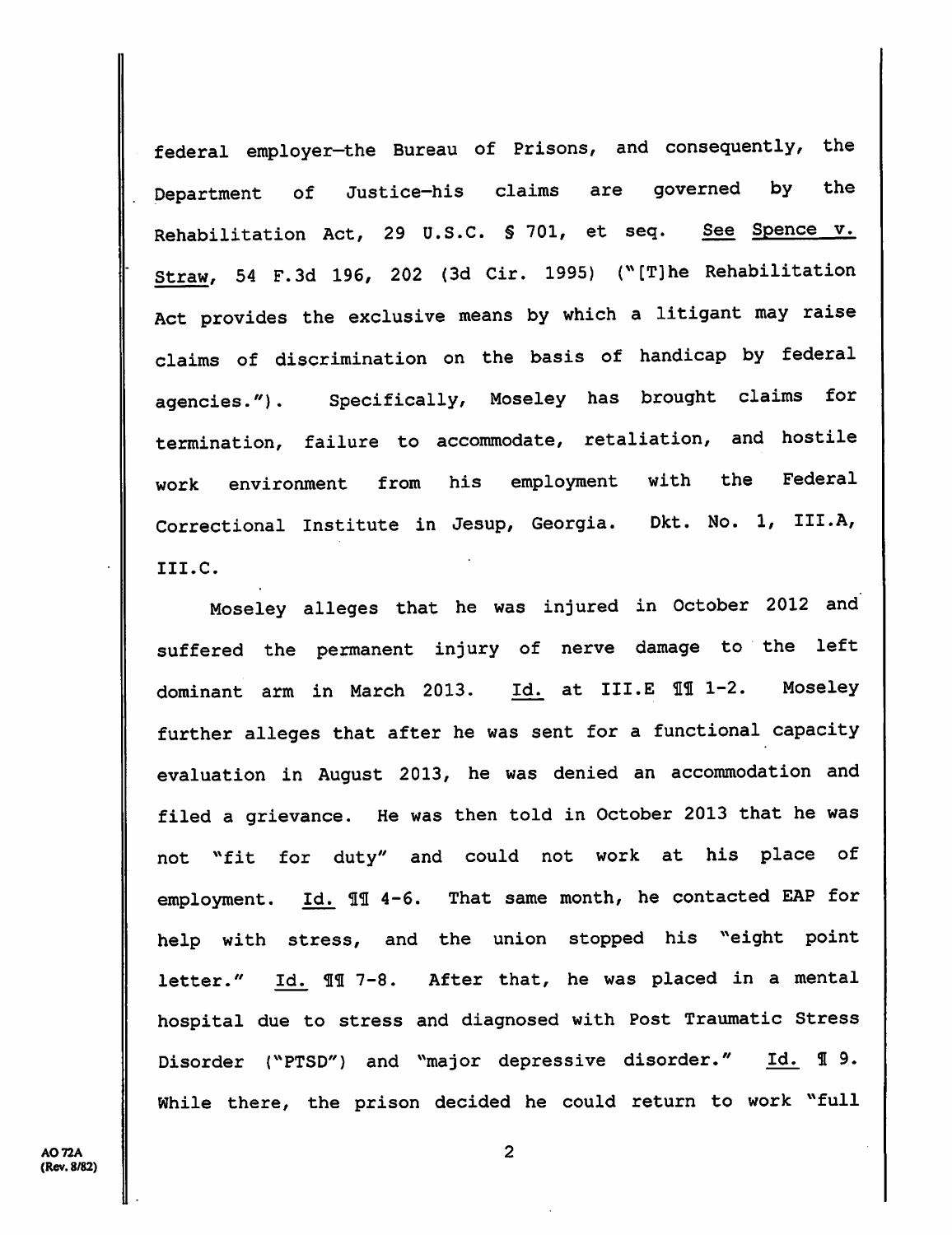duty."  $\underline{Id.}$   $\P$  10. But when he left the hospital, DR<sup>1</sup> said he could no longer work at his employment.  $\underline{Id.}$  11. So he filed a worker's compensation claim, which was denied. Id. At this point, Moseley was told he could not file an EEO claim for an accommodation.  $\underline{Id.}$   $\underline{I}$  12. He ran out of leave, and was approved for eighty hours.  $\underline{Id.}$  13. Upon request, he delivered a leave without pay memorandum to the prison.  $Id.$  **I14.** On a call from the prison, Moseley requested his retirement benefits, explaining that he needed more money after the denial of his worker's compensation claim. Id. 115. His retirement was approved in November 2014. Id. 1 16.

Meanwhile, Moseley received a bill from the prison for approximately \$3,100 for unpaid insurance premiums while on leave without pay. Id. 17. Moseley now seeks the "same retirement as Suzanne Hastings retroactive to retirement date," and to have his student loans paid off and his child's college paid for. Dkt. No. 1-3, V.

# LEGAL STANDARD

Federal Rule of Civil Procedure 8(a) requires that a plaintiff's complaint contain "a short and plain statement of the claim showing that the pleader is entitled to relief." Fed. R. Civ. P. 8(a). When ruling on a motion to dismiss brought pursuant to Rule 12(b) (6), a district court must accept as true

 $1$  The Complaint does not further identify who DR is.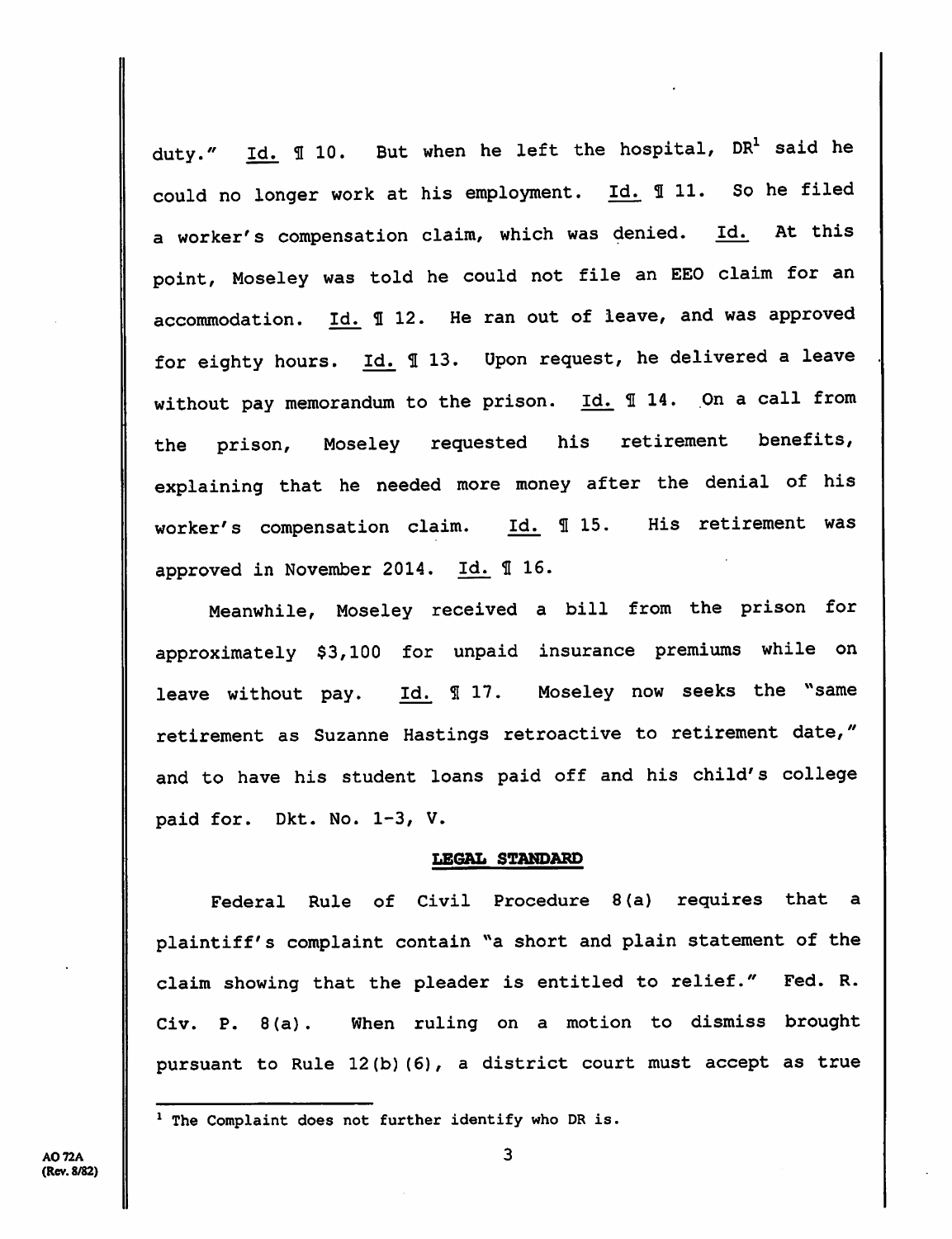the facts set forth in the complaint and draw all reasonable inferences in the plaintiff's favor. Randall v. Scott, 610 F.3d 701, 705 (11th Cir. 2010). Although a complaint need not contain detailed factual allegations, it must contain ''enough facts to state a claim to relief that is plausible on its face." Bell Atlantic Corp. v. Twombly, 550 U.S. 544, 570 (2007).

"A claim has facial plausibility when the plaintiff pleads factual content that allows the court to draw the reasonable inference that the defendant is liable for the misconduct alleged." Ashcroft v. Iqbal, 556 U.S. 662, 678 (2009). The Court accepts the allegations in the complaint as true and draws all reasonable inferences in favor of the plaintiff. Ray v. Spirit Airlines, Inc., 836 F.3d 1340, 1347 (11th Cir. 2016). However, the Court does not accept as true threadbare recitations of the elements of the claim and disregards legal conclusions unsupported by factual allegations. Igbal, 556 U.S. at 678-79. At a minimum, a complaint should "contain either direct or inferential allegations respecting all the material elements necessary to sustain a recovery under some viable legal theory." Fin. Sec. Assurance, Inc. v. Stephens, Inc., 500 F.3d 1276, 1282- 83 (11th Cir. 2007) (per curiam) (quoting Roe v. Aware Woman Ctr. for Choice, Inc., 253 F.3d 678, 683 (11th Cir. 2001)).

"Pro se pleadings are held to a less stringent standard than pleadings drafted by attorneys." Boxer X v. Harris, 437 F.3d

4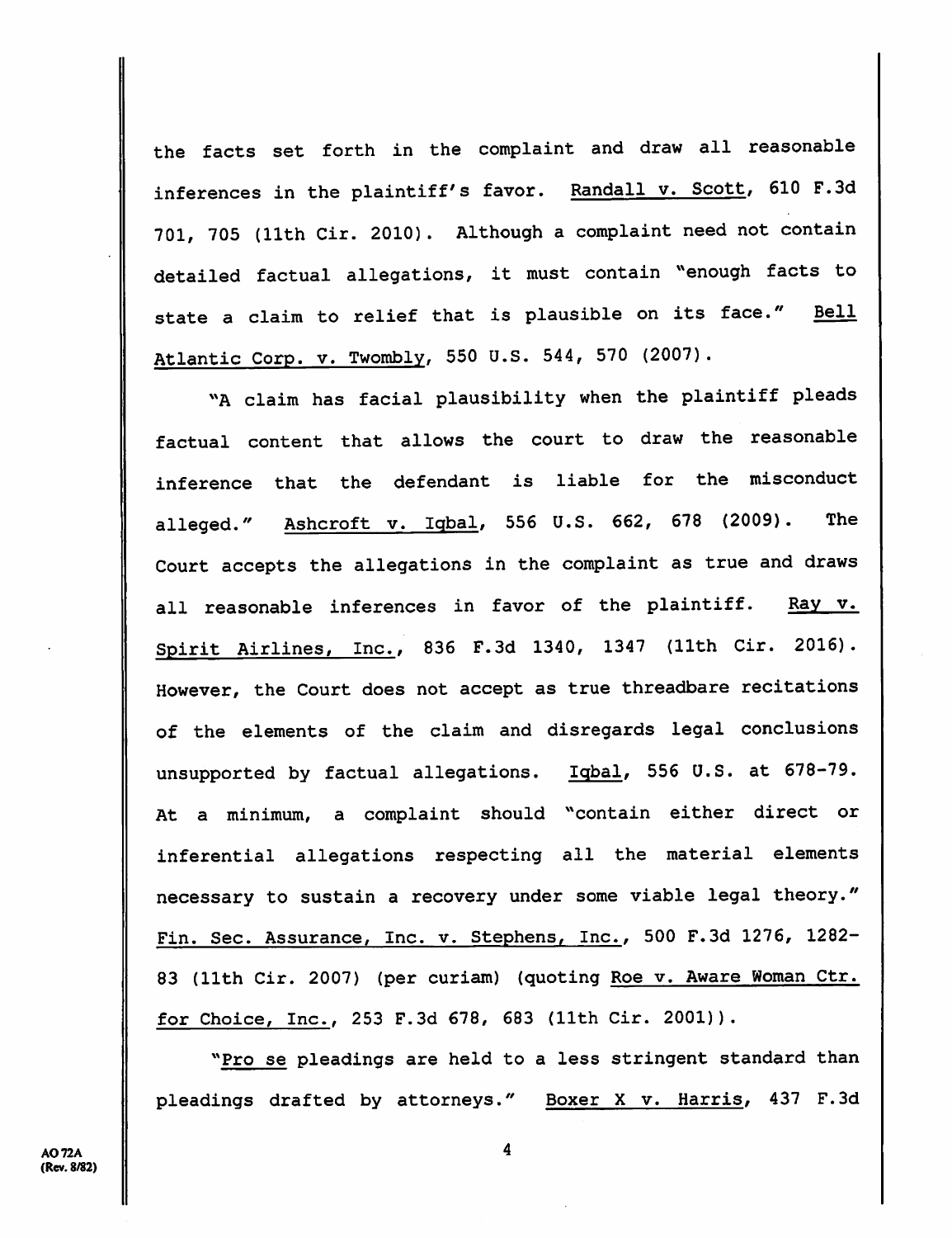1107, 1110 (11th Cir. 2006) (emphasis in original) (quoting Hughes v. Lott, 350 F.Sd 1157, 1160 (11th Cir. 2003)).

#### **DISCUSSION**

Defendant filed a Motion to Dismiss Plaintiff's complaint for failure to state a claim. Defendant argues that Plaintiff's claims are barred because he failed to exhaust his administrative remedies. It further argues that even if Plaintiff sufficiently exhausted his administrative remedies, his claims should be dismissed for failure to state claims upon which relief may be granted.

# I. Exhaustion of Administrative Remedies

Before a plaintiff may file a suit for discrimination in federal court, he must exhaust his administrative remedies. In fact, administrative exhaustion is a jurisdictional prerequisite to discrimination cases. Crawford v. Babbitt, 186 F.3d 1322, 1326 (11th Cir. 1999). Specifically, three requirements must be met: (1) the plaintiff must contact an agency's Equal Employment Opportunity ("EEC") counselor within 45 days of the alleged discrimination; (2) he must file a complaint with the agency within 15 days of the notice of his right to do so; and (3) he must sue within 90 days of the agency's final decision or after 180 days have elapsed from the filing of his complaint with the EEOC if no final action has been taken.  $42 \text{ U.S.C. }$  \$ 2000e-16(c); 29 C.F.R. §§ 1614.105(a)(1), 1614.106(b), 1614.407.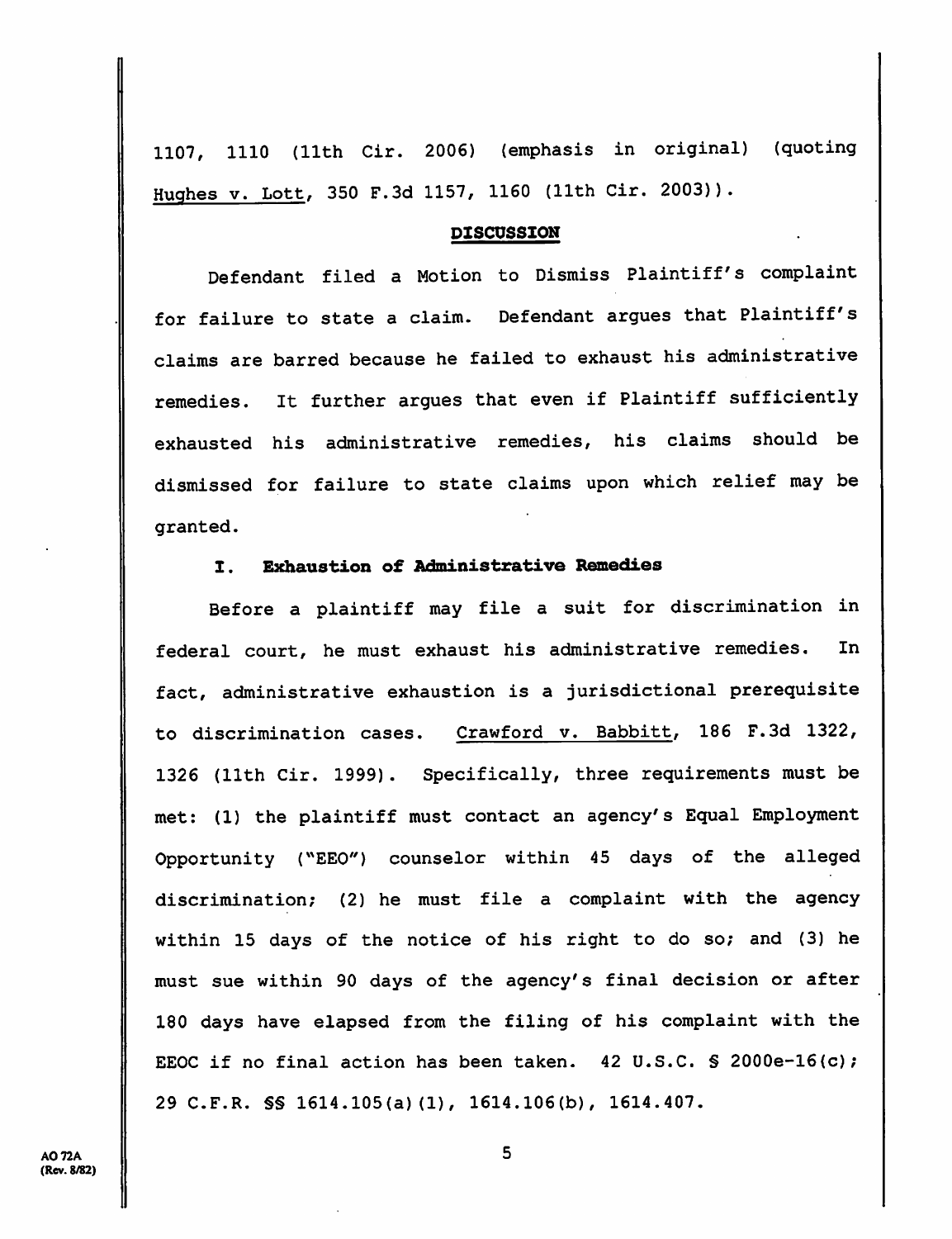Indeed, a plaintiff must administratively exhaust each and every claim be brings in federal court. It is not enough that he raised one of the claims with the agency. Each claim brought in federal court must have been brought before the agency. See Thompson v. West, 883 F. Supp. 1502, 1507 (M.D. Ala. 1995). And, ^'a plaintiff's judicial complaint is limited by the scope of the EEOC investigation which can reasonably be expected to grow out of the charge of discrimination." Gregory v. Ga. Dep't of Human Resources, 355 F.3d 1277, 1280 (11th Cir. 2004).

In conducting this analysis, dates matter. The 45 day clock starts running from the date of the alleged discrimination. Therefore, the Court must ascertain the alleged date of the alleged discrimination for each of Moseley's four claims. The operative date for discrete acts of discrimination is the date a plaintiff learns of the discrete act, if it is later than the date the act was taken. See Shiver v. Chertoff, 549 F.3d 1342 (11th Cir. 2008) (holding timely the administrative complaint of a plaintiff who had contacted EEO counselor within 45 days of the date on which he learned his demotion was effective).

For his termination claim, the 45-day clock starts running on Moseley's last day of employment. For the claim of failure to accommodate, the clock starts when he learned that his request for an accommodation was denied. For his retaliation claim, the clock starts when the prison took a tangible employment action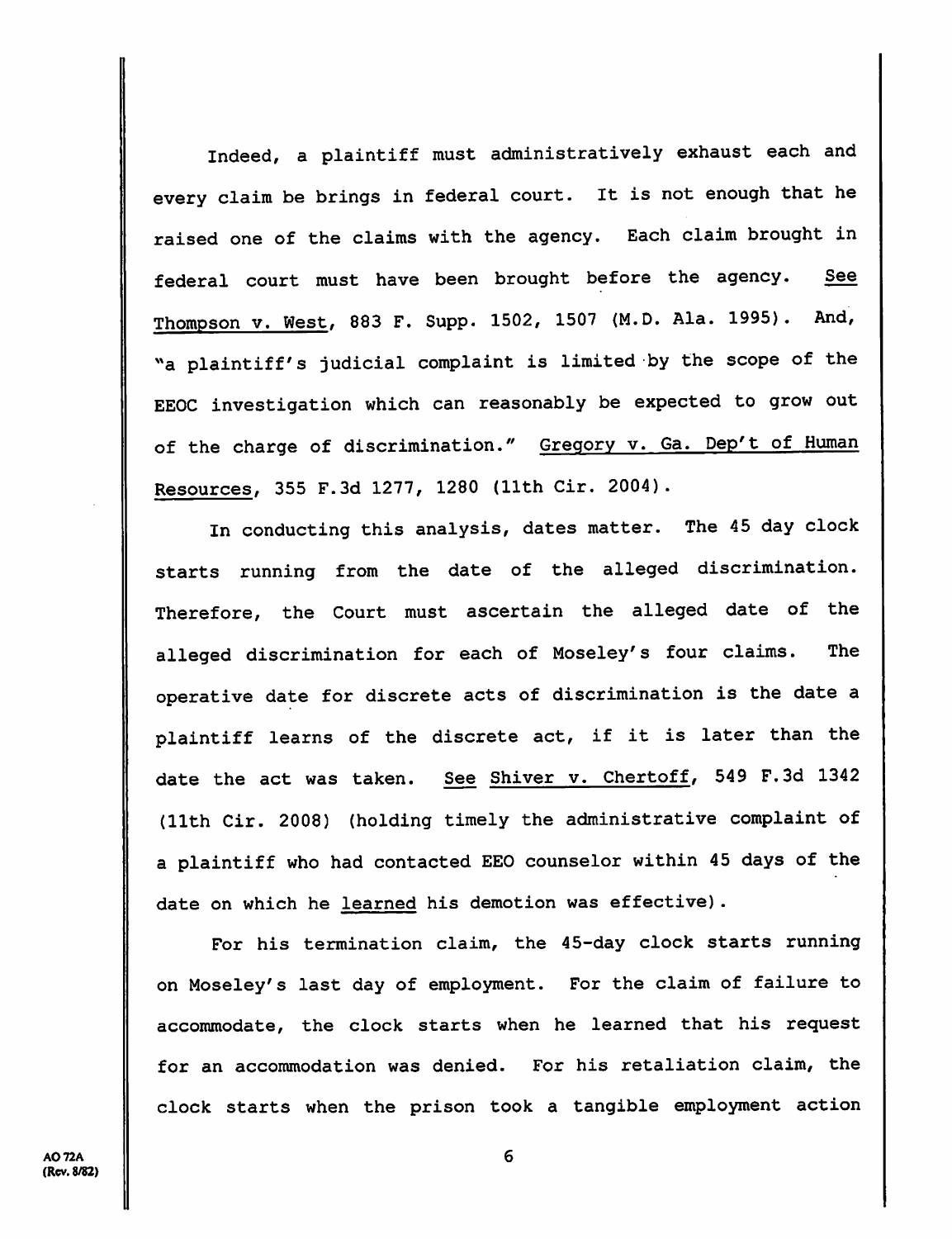against him in retaliation of his engaging in a protected activity. The date of alleged discrimination in a hostile work environment claim is less straightforward. It involves the continuing violations doctrine-that is, the clock starts on the day of the last event contributing to a hostile work environment. Smiley v. Ala. Dep't of Transp., 778 F. Supp. 2d 1283, 1295 (M.D. Ala. 2011). Still, the events supporting a hostile work environment claim cannot arise after the last day of employment.

Here, Plaintiff claims that the prison discriminated against him until his retirement.<sup>2</sup> Dkt. No. 8-3, II.2. His last day of employment serves as the operative date for his termination,  $retaliation,$  and hostile work environment claims. $3$ Unfortunately, his complaint does not clearly identify what this date was. The complaint states that he was approved for retirement in November 2014.<sup>4</sup> Dkt. No. 1-3  $\text{\textdegree{1}}$  16. Because

<sup>4</sup> Plaintiff's responsive brief explains that while he was approved for retirement in November 2014, his actual retirement date was much earlier-December 29, 2013. Dkt. No. 25, E.l. On a motion to dismiss, the Court is instructed to use only the allegations in the complaint itself. It is also required to draw all reasonable inferences in Plaintiff's favor. Randall v. Scott, 610 F.3d at 705. Because of these two requirements, the Court will

<sup>^</sup> Defendant argues that the "Pre-Exit Clearance Form" attached to Plaintiff's complaint makes clear that he separated from employment with the prison on November 1, 2014. While the form suggests as much, by its own name, it is forward-looking to the date of retirement rather than backward looking. In light of this equivocation in the form itself and the Court's obligation to draw all reasonable inferences in favor of Plaintiff, the Court cannot reach the same conclusion as the one made by Defendant at the motion to dismiss stage.

 $3$  Indeed, it is possible that the alleged discrimination occurred much earlier for the retaliation and hostile work environment claims. The problem with assessing these claims is that the complaint does not clearly identify the alleged discriminatory conduct for these claims. At bottom, though, the discrimination would have to have occurred during Moseley's employment.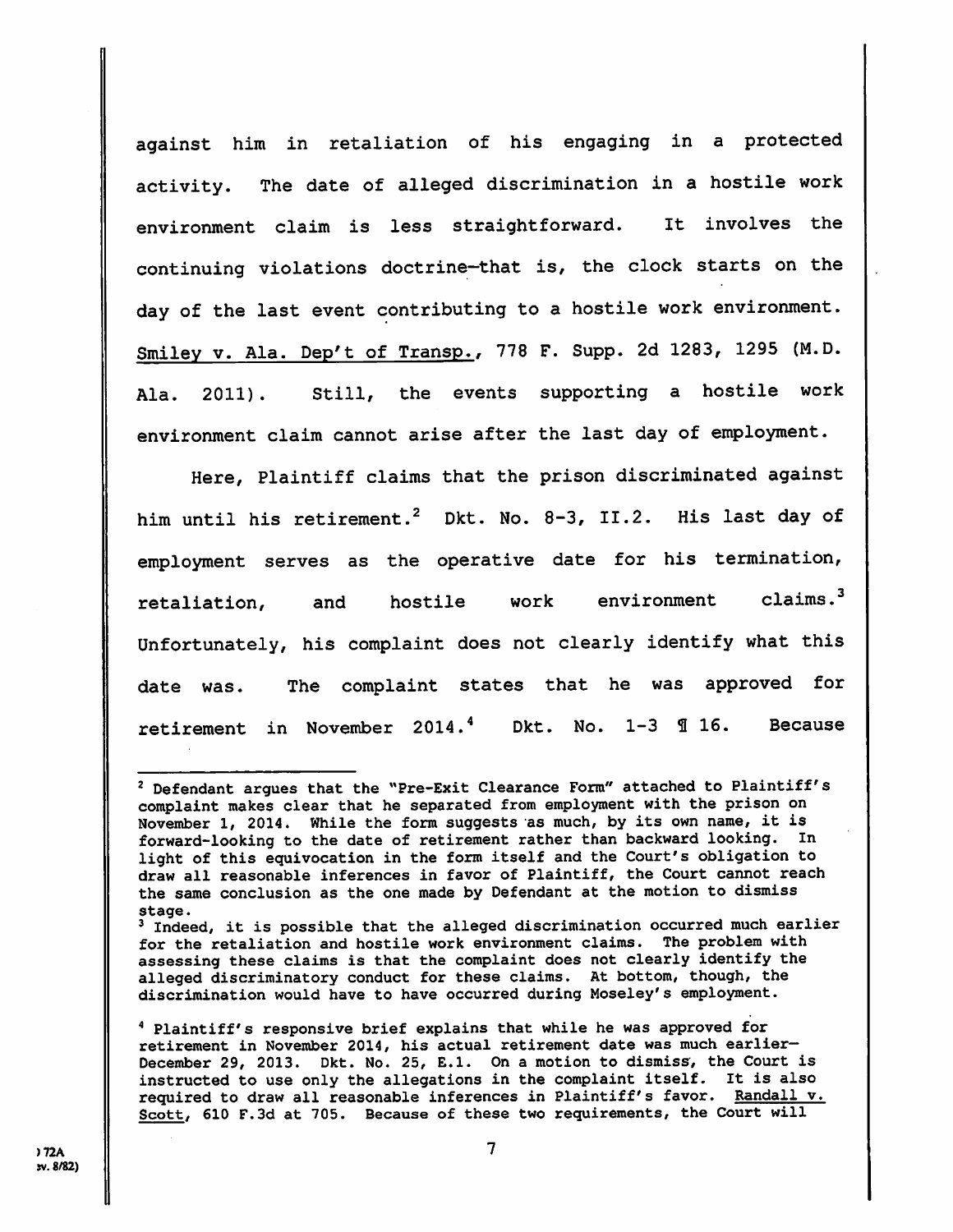Moseley does not allege a specific date in November and the Court must draw all reasonable inferences in Moseley's favor at this stage of the case, the Court will treat this as an allegation that Moseley retired on the last day of November: November 30, 2014. 45 days from November 30, 2014 is January 14, 2015. This is the date, at the very latest, by which Moseley needed to initiate counseling for his termination, hostile work environment, and retaliation claims because no employment discrimination can occur after an employee's last day of employment.

The exhibits to the complaint show that he requested an EEO counselor on January 22, 2015. Dkt. No. 8-3, p. 2. This was after the deadline required by EEOC regulations. Therefore, Moseley failed to administratively exhaust his claims for termination, retaliation, and hostile work environment.

The claim of failure to accommodate presents a different analysis. The only action taken by the prison against Moseley that may fall within the 45-day time limit is the bill from the prison for unpaid insurance premiums while on leave without pay. The complaint does not clearly state what date Moseley received this bill. The bill itself is dated November 16, 2014 with a due date of December 10, 2014, and Moseley acknowledged receipt of it on December 31, 2014. Dkt. No. 8-30, p. 4-5. In any event,

disregard the December 29, 2013-more harmful to Plaintiff—date in assessing the timeline for administrative exhaustion.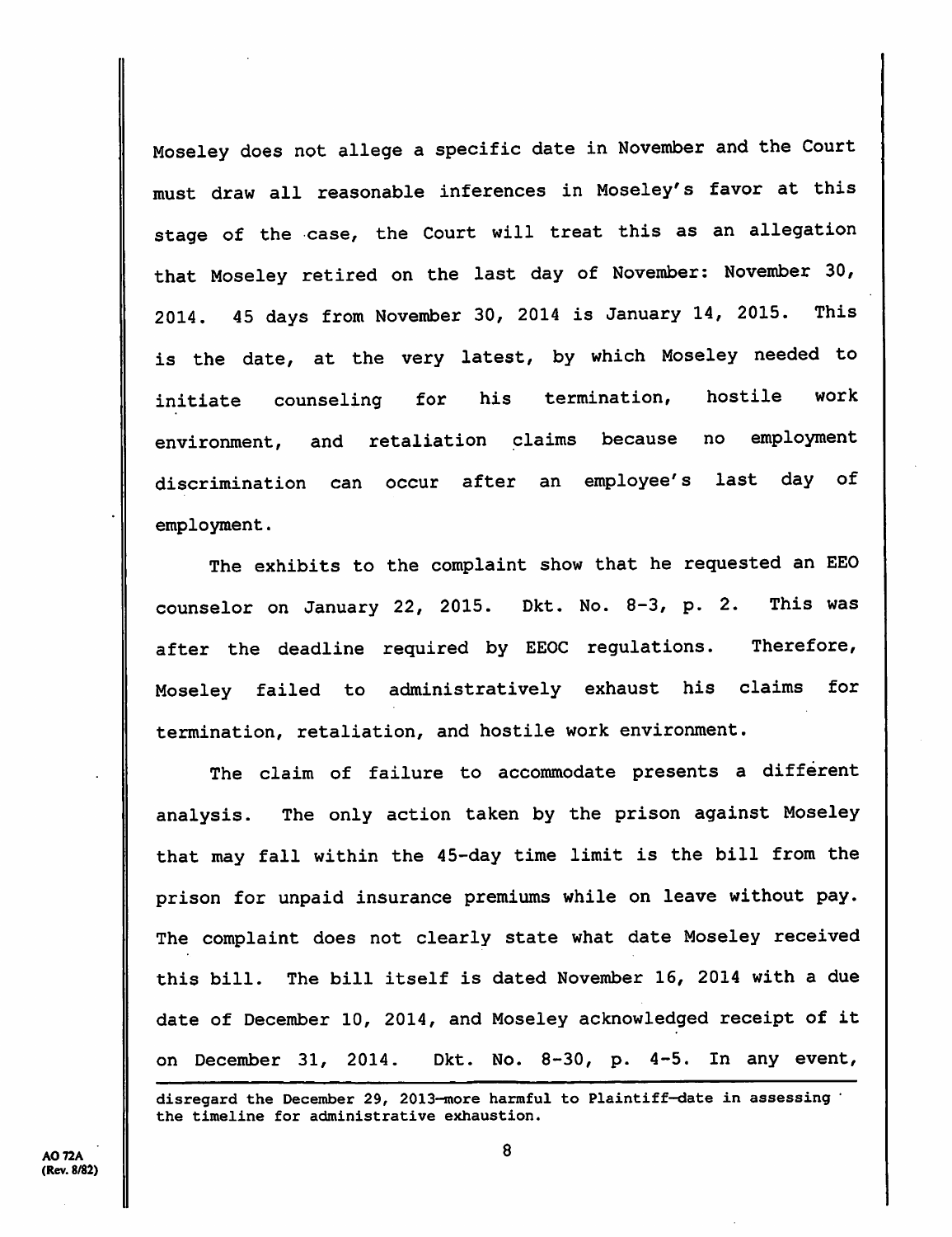Moseley followed it up with a request for an itemized statement and copies of his time and attendance records, dated December 31, 2014. Dkt. No. 8-30, p. 3. He alleges that he did not receive a response with notice of a denial of that request until January 26, 2015. Dkt. No. 8-3, p.4. If true, and using this denial as the denial of a request for an accommodation, then Plaintiff met the first requirement for exhaustion of remedies for his claim of failure to accommodate.

Next, a notice of his right to file a formal complaint was sent on February 23, 2015. Dkt. No. 8-2. He then filed the complaint with the agency within 15 days, on March 4, 2015. Dkt. No. 8-3. The second requirement is met. The Department of Justice issued a final action order on October 31, 2016. Dkt. No. 1-1, p. 1. While Plaintiff has not attached the Notice of the Right to Sue letter from the Equal Employment Opportunity Commission, he alleges that he received it on November 7, 2016. Dkt. No. 1-3, IV.B. Plaintiff filed the present action on November 16, 2016, well within ninety days. Dkt. No. 1. The third requirement is met, and the Court finds that Plaintiff exhausted his administrative remedies.

# II. Moseley's failure to aooonmodate olaim

To state a prima facie claim of failure to accommodate a plaintiff must allege (1) that he is disabled; (2) that he is a qualified individual; and (3) that he experienced discrimination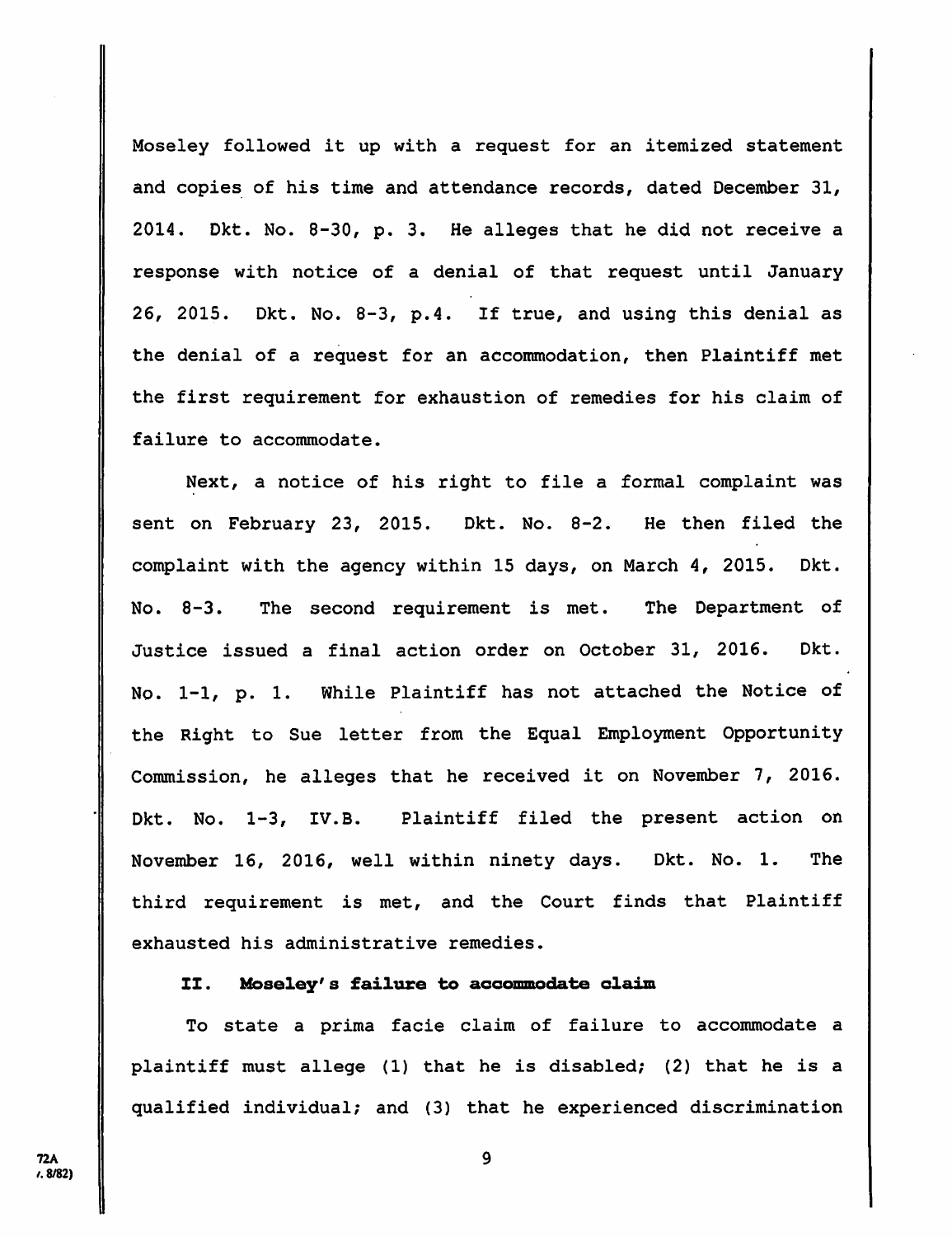through the defendant's failure to provide a reasonable accommodation. McKane v. UBS Fin. Servs., Inc., 363 Fed. Appx. 679, 681 (11th Cir. 2010). "The plaintiff bears the burden of demonstrating that the accommodation allows him to perform the job's essential functions." Id. (quoting Lucas v. W.W. Grainger, Inc., 257 F.3d 1249, 1255-56 (11th Cir. 2001)).

Here, Moseley has not alleged that he was discriminated against by way of the defendant's failure to provide a reasonable accommodation. Even assuming that he has sufficiently alleged that he was disabled and that he was qualified, he has not shown a reasonable accommodation that would have enabled him to perform his job. He simply alleges that he was told he couldn't file "an EEO on accommodation" (Dkt. No. 1-1 1 12) without stating what accommodation he sought, the manner in which he requested it, facts showing that it was reasonable, or that Defendant denied him that reasonable accommodation. Nor does Moseley allege that any accommodation he could have received would allow him to "return to work full duty." Id. 10. Drawing all reasonable inferences in favor of the plaintiff, the only way that Moseley's complaint suggests that Defendant failed to accommodate him is by billing him for unpaid insurance premiums while on leave without pay. Id. 117. And this is the only discrete act alleged to be taken against him of which he timely complained. Nothing in the statute, regulations, or case law suggests that billing an

**172A** rv. 8/82)